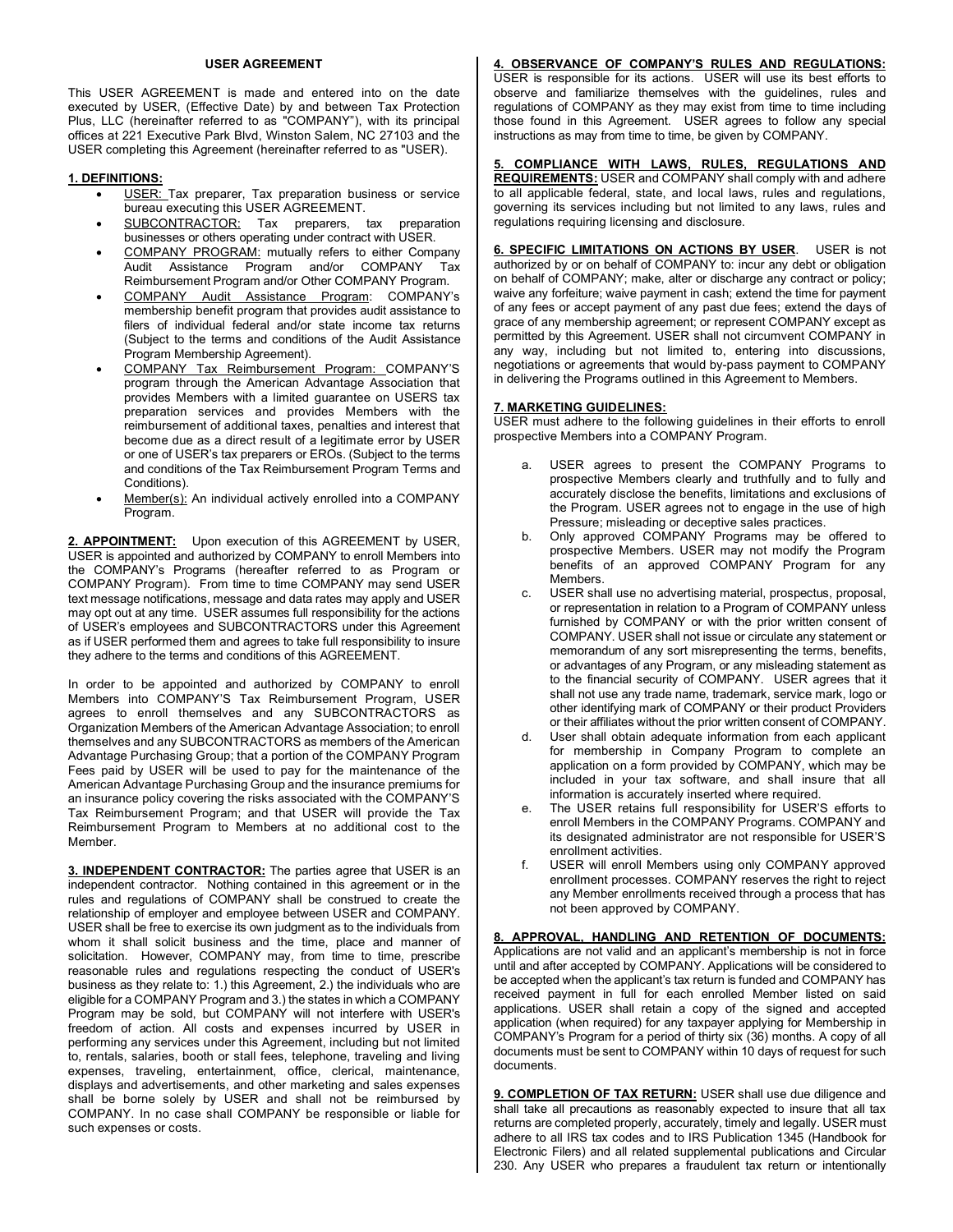prepares an inaccurate tax return or "coaches" or encourages a taxpayer to do so, or prepares a return with gross indifference, or preparation which is grossly inadequate under the circumstances shall void this Agreement and COMPANY will provide no membership services for that tax return.

**10. PROGRAM FEES:** COMPANY shall solely designate the Program Fee it charges USER for the COMPANY Programs (COMPANY Program Fee). COMPANY shall communicate the COMPANY Program Fee to USER with timely advance notice of the application of such fees. USER may pass on the Company Program Fee for COMPANY'S Audit Assistance Program and Other Program to the Member but USER shall provide the COMPANY'S Tax Reimbursement Program to Members at no cost to the Member. In the event USER elects to add additional fees to the COMPANY's Audit Assistance Program Fee and/or Other Program Fee for USER'S services resulting in a higher Program Fee charged to the Member by USER, USER understands it is fully responsible for such additional fees collected from Members and that COMPANY is responsible only for the COMPANY Program Fee. COMPANY reserves the right to use their sole discretion in refunding Program Fees to Members upon request. In the event COMPANY refunds Program Fees to Members, USER understands and agrees that COMPANY will deduct such refunds from future fees due USER or invoice USER for such refunds that cannot be recouped out of fees due USER.

## **11. PAYMENT TO COMPANY:**

- a. Bank Products: User shall have the COMPANY Program Fee deducted from each return where a COMPANY Program has been included. COMPANY Program fees will be remitted directly to COMPANY by the software provider and no remittance will be required from the USER.
- b. Non-Bank Products: USER shall be billed periodically but not less than monthly an amount equal to the COMPANY Program Fee for each return prepared and e-filed without a bank product where a COMPANY Program has been included. USER agrees to pay the total amount owed to COMPANY as billed. Payment is due immediately upon receipt of invoice at the address indicated on the invoice. Failure to pay within fifteen (15) days of invoice may result in termination of this User Agreement and no further enrollments may be submitted. Unless otherwise indicated, all invoices will be e-mailed to COMPANY's address listed on this agreement.
- c. Paper Returns: USER must fax or electronically send a copy of each Company Customer Contract it sells on every return it prepares and mails to the IRS. USER must immediately mail payment of the COMPANY Program Fee for each of these contracts to COMPANY. Failure to comply with this clause will result in no Program membership services for USER's enrolled Member when service is requested.

**12. RESPONSE TO A REQUEST FOR SERVICE:** COMPANY shall respond promptly to requests for service made by Members of User. COMPANY will provide professional assistance to the Member in a manner to resolve the request for service in the sole discretion of COMPANY. Services under this agreement specifically exclude any legal representation of the User. Under the COMPANY'S Tax Reimbursement Benefit, any reimbursement to Member for any tax liability, penalty or interest deemed payable by COMPANY will be in an amount up to but not to exceed \$2,500.00 and will be reimbursed to the customer after a receipt of payment to the IRS is provided to COMPANY. COMPANY reserves the right to exclude the Reimbursement provisions of the Program in states that may not authorize the provision of this benefit.

**13. EXCLUSIVE RELATIONSHIP:** USER shall not offer or sell a product or service with the same or similar services as those provided within the COMPANY Program with another entity other than COMPANY in its offices where the COMPANY Product is provided pursuant to this Agreement.

**14. TERM AND TERMINATION:** The initial term of this Agreement shall begin on the date USER executes this Agreement and, except as provided in this section of the Agreement, shall continue for a period of one (1) year (the "Initial Term"), and shall be automatically renewed for one (1) year terms ("Renewal Terms") thereafter unless terminated by either party with at least thirty (30) days notice to the other party prior to renewal. COMPANY may immediately terminate this Agreement for cause for the following reasons:

- **Breach of Agreement.** In the event of a breach of this Agreement by USER, COMPANY may give written notice of the breach and request corrective action. If USER has not either taken the requested action or begun a diligent prosecution thereof within fifteen days of receipt of the COMPANY's notification, then COMPANY may, at its option, send notice of termination. The notices described in this paragraph may be sent certified, registered or other verifiable mail or email to the terminated party at the addresses provided by USER.
- **Insolvency**. At COMPANY's option, and upon written notice of the exercise of the option, this Agreement terminates upon the voluntary or involuntary bankruptcy or insolvency of USER.
- **Fraud, etc.** The fraud, misrepresentation, misappropriation of funds, or willful misconduct of USER.
- **Other.** For the USER's violation of the provisions of Paragraphs 4, 5, 6, 7, 9, 11 & 13 of this Agreement.

Changes in Terms and Early Termination: COMPANY may unilaterally change, delete, or add any term to this Agreement upon thirty (30) days written notice to USER (the 30 day period being referred to hereinafter as the "30 Day Notice Period", provided, however, that if such a change, deletion, or addition is not acceptable to USER, USER may terminate this Agreement upon ten (10) days written notice to COMPANY, which notice must be given prior to the end of the 30 Day Notice Period. The change, deletion, or addition made by COMPANY shall become effective at the end of the 30-Day Notice Period.

Return of Proprietary Information: Upon termination of this Agreement, the parties will return to any furnishing party all proprietary and confidential information received in connection with this Agreement and certify in writing to such furnishing party that such receiving party has not retained any copies of such proprietary or confidential information.

Effect of Termination: The termination of this Agreement shall not cause the termination of any obligation which by its nature is a continuing obligation.

**15. INDEMNIFICATION:** Both parties agree to indemnify and hold the other party, and the other party's officers, directors, partners, employees, contractors, consultants, agents, investors, and share holders harmless from and against any loss, expense, liability or damage, including but not limited to any judgment, award, settlement, reasonable attorney's fees, or other costs or expenses suffered or sustained by any or all of the above indemnified parties, as a result of any third-party claim or cause of action out of the performance by the party.

**16. CONFIDENTIALITY:** USER acknowledges that they will have access to and receive disclosure of certain confidential or proprietary information about COMPANY. Confidential Information shall include but not be limited to any and all information of a confidential or proprietary nature, whether written, oral, electronic (email or other electronic documentation) or other medium for storage of information, documents, names of Vendors, Members, clients, present and future products, price quotes, commission structures, and policies disclosed by COMPANY to USER, its employees, officers, directors, USERs, or representatives, during the term of this Agreement. USER shall protect and preserve the confidential and proprietary nature of all confidential information in its possession. Notwithstanding the foregoing, confidential information shall not include any information that is or becomes generally available to the public or any information that is lawfully obtained by the USER from a third party with the right to disclose such information. In the event of a breach or threatened breach of this provision, the provisions of this paragraph may be enforced by an injunction restraining the breaching party from the commission of such breach to the full extent thereof, or to such except as a court of competent jurisdiction may deem just and proper for the reasonable protection of the rights and interest of COMPANY. Nothing contained herein shall be construed as prohibiting COMPANY from pursuing any other remedies available to it for such breach or threatened breach, including the recovery of money damages.

No party shall make any unauthorized disclosure of or use any personal information of individual consumers which it receives from the other party or on the other party's behalf other that to carry out the purpose for which such information is received, and each party shall comply, to the extent applicable, with requirements of the implementing of regulations of Title V of the Gramm-Leach-Bliley Act of 1999. Each party shall adopt and maintain a comprehensive privacy policy with